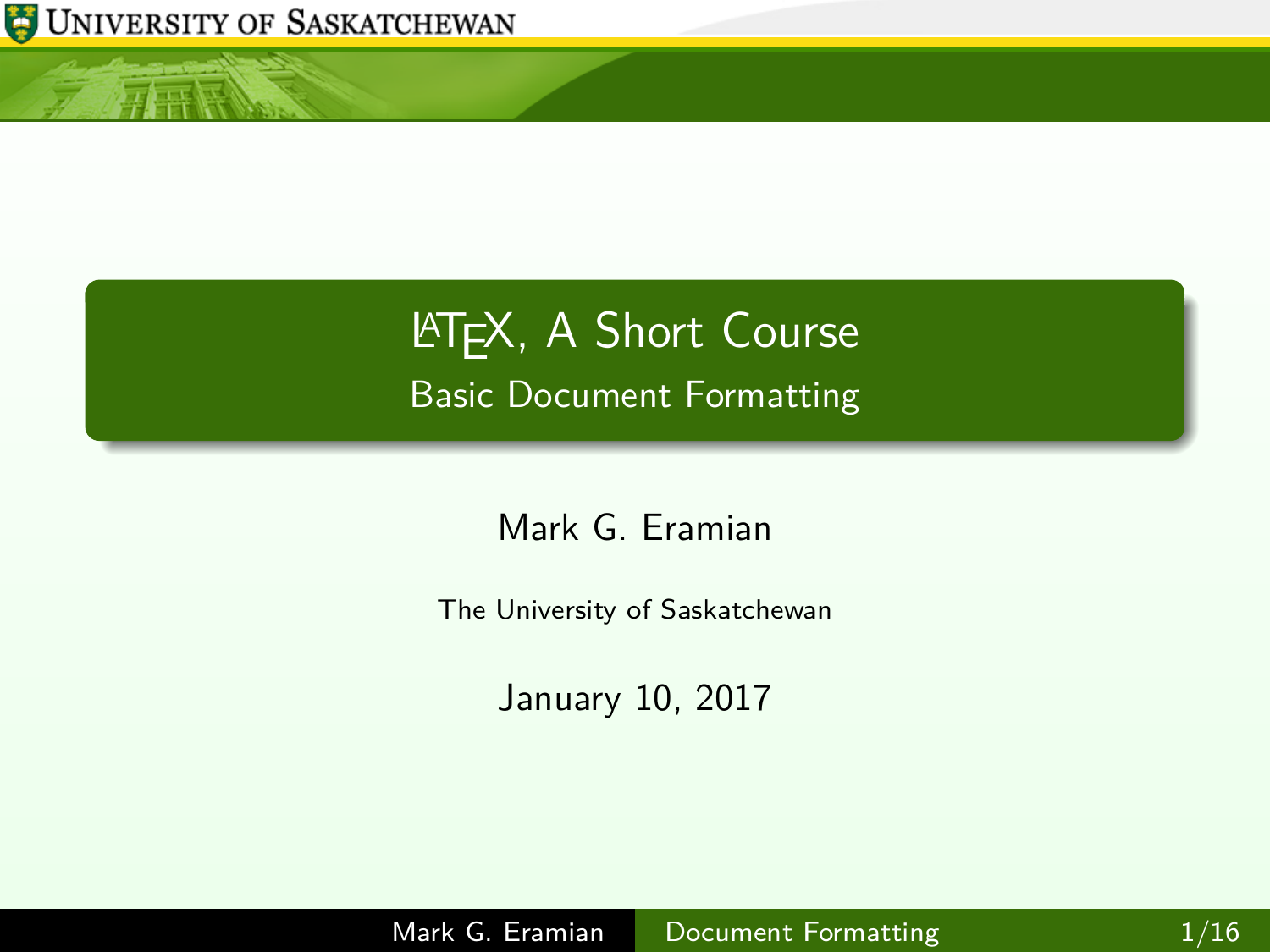

- Every LATEX source file must start with a *\documentclass* command. The usual document class is article but other standard classes are book, letter, report.
- The selected document class specifies the default page layout for your document.
- Immediately following the \documentclass command is the document preamble.
- The preamble is usually where one sets global document options.
- Following the preamble, the document itself is contained within the *document environment*.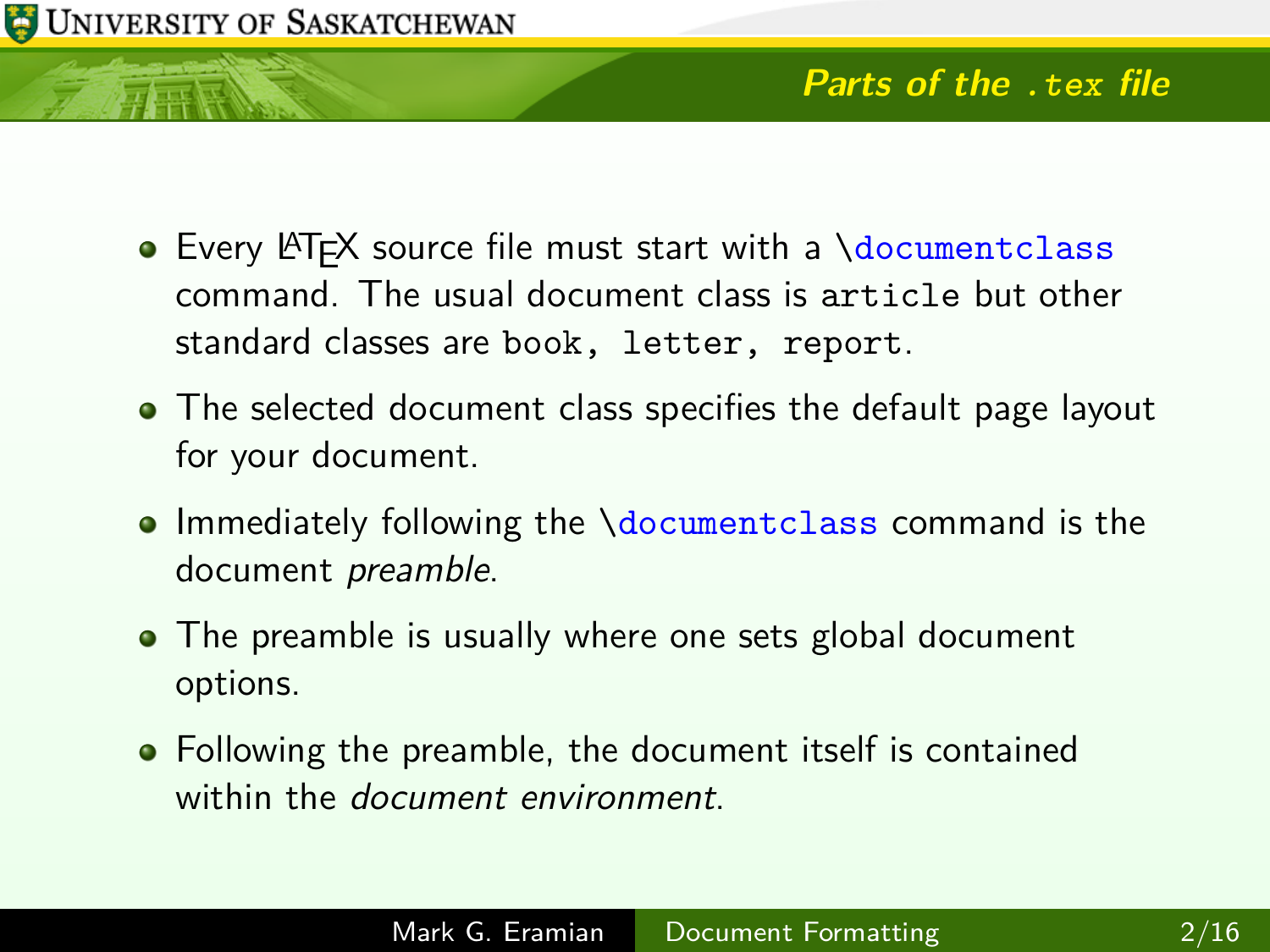元天区

#### **Parts of the .tex file**

```
% the document class
\ documentclass [12 pt ]{ article }
% This is the document 's preamble
\ begin { document } % The document environment .
% Your document 's content goes here .
\end{ document }
```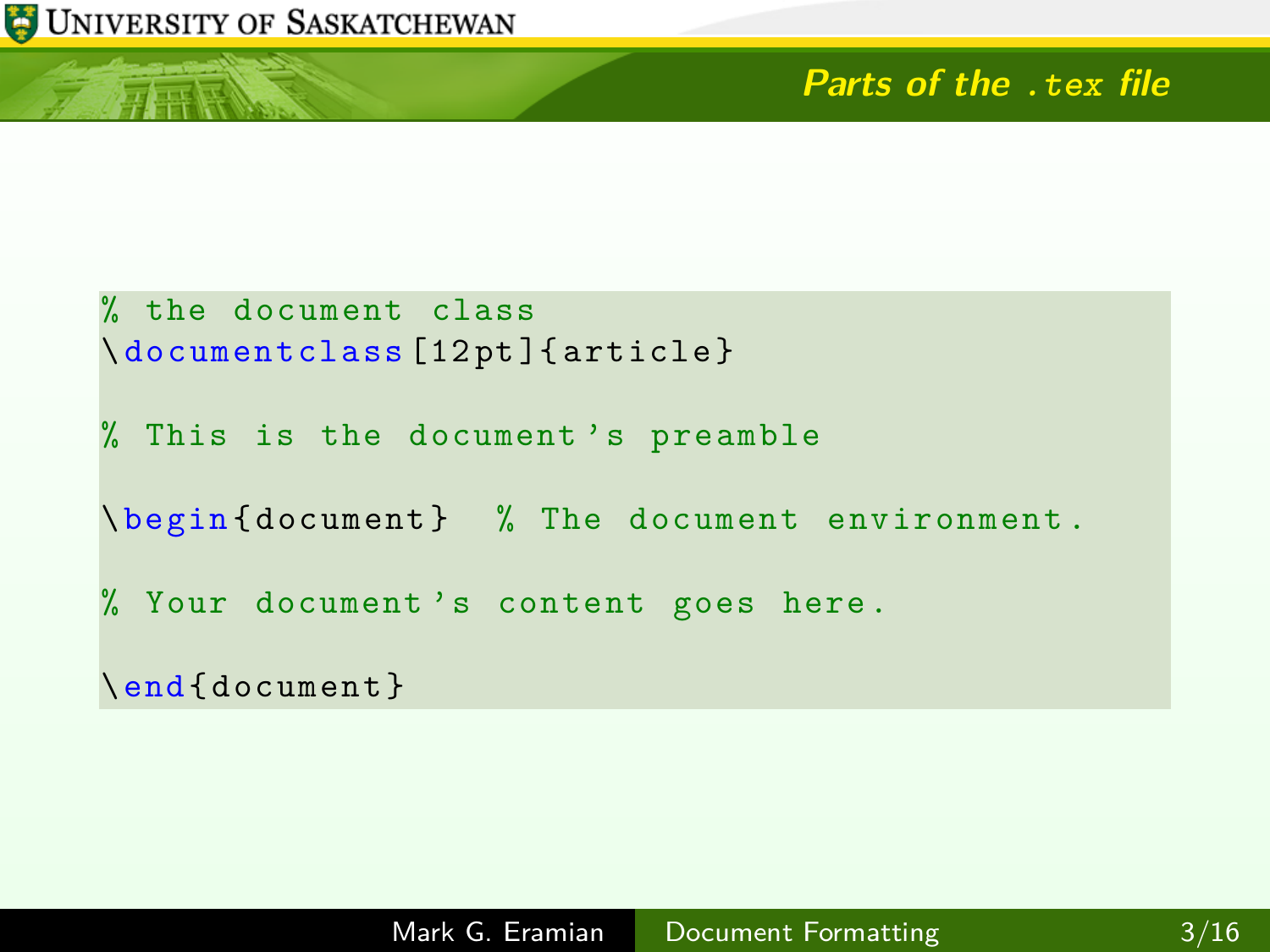**ATTER NEWS** 



- Open the file workfiles/preamble.tex file and fill in the details asked for.
- After you have done this and viewed the typeset result, change the document class to report (don't change anything else) and see what happens.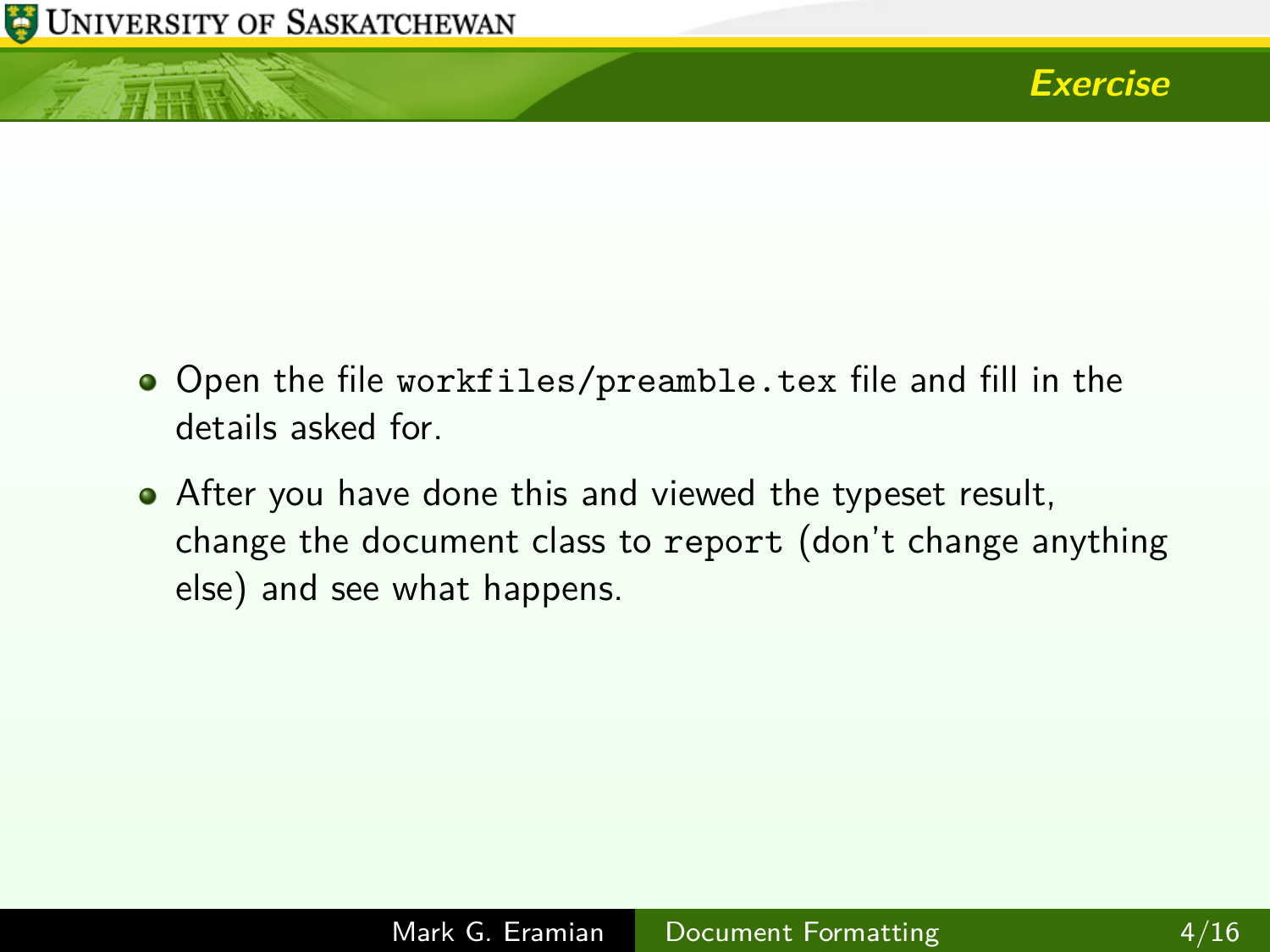# **Section Heading and Numbering**

- LATEX has commands which you can use to automatically number sections and subsections of your document as well as name them.
- **•** The command:

#### \ section { Introduction }

creates a new section called "Introduction" and it is automatically numbered.

A bonus feature is that a table of contents can automatically be created from sectioning commands (we'll see this later!).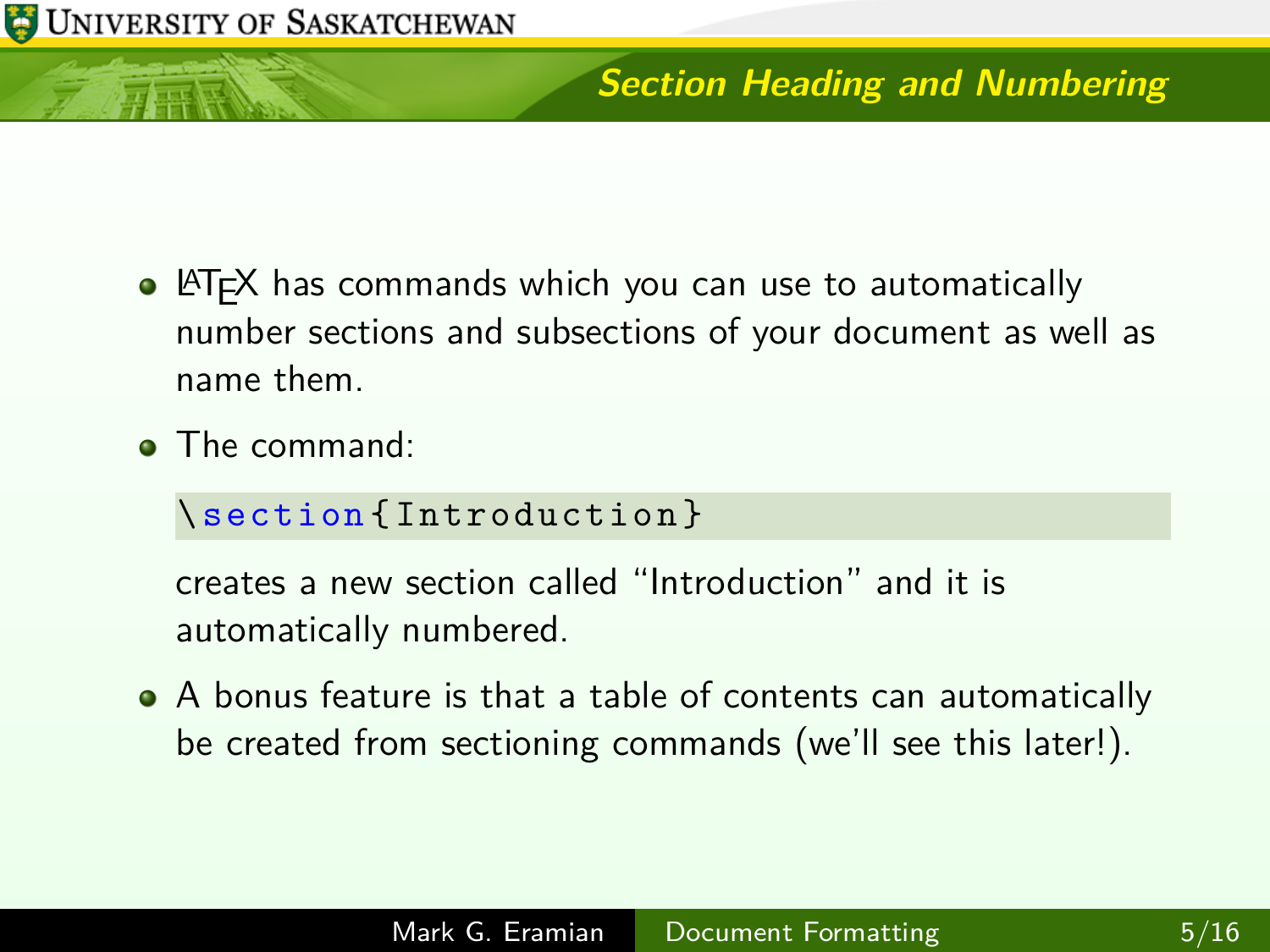### **Section Heading and Numbering**

- The size, and typeface of the headings are determined by the document class.
- The complete list of sectioning commands are: \chapter, \section, \subsection, \subsubsection, \paragraph, \subparagraph.
- These heading commands form a hierarchy in the order given.
- The \chapter command is not available in the article class. In this case the top level of the hierarchy is \section.
- All sectioning commands require a title as a parameter.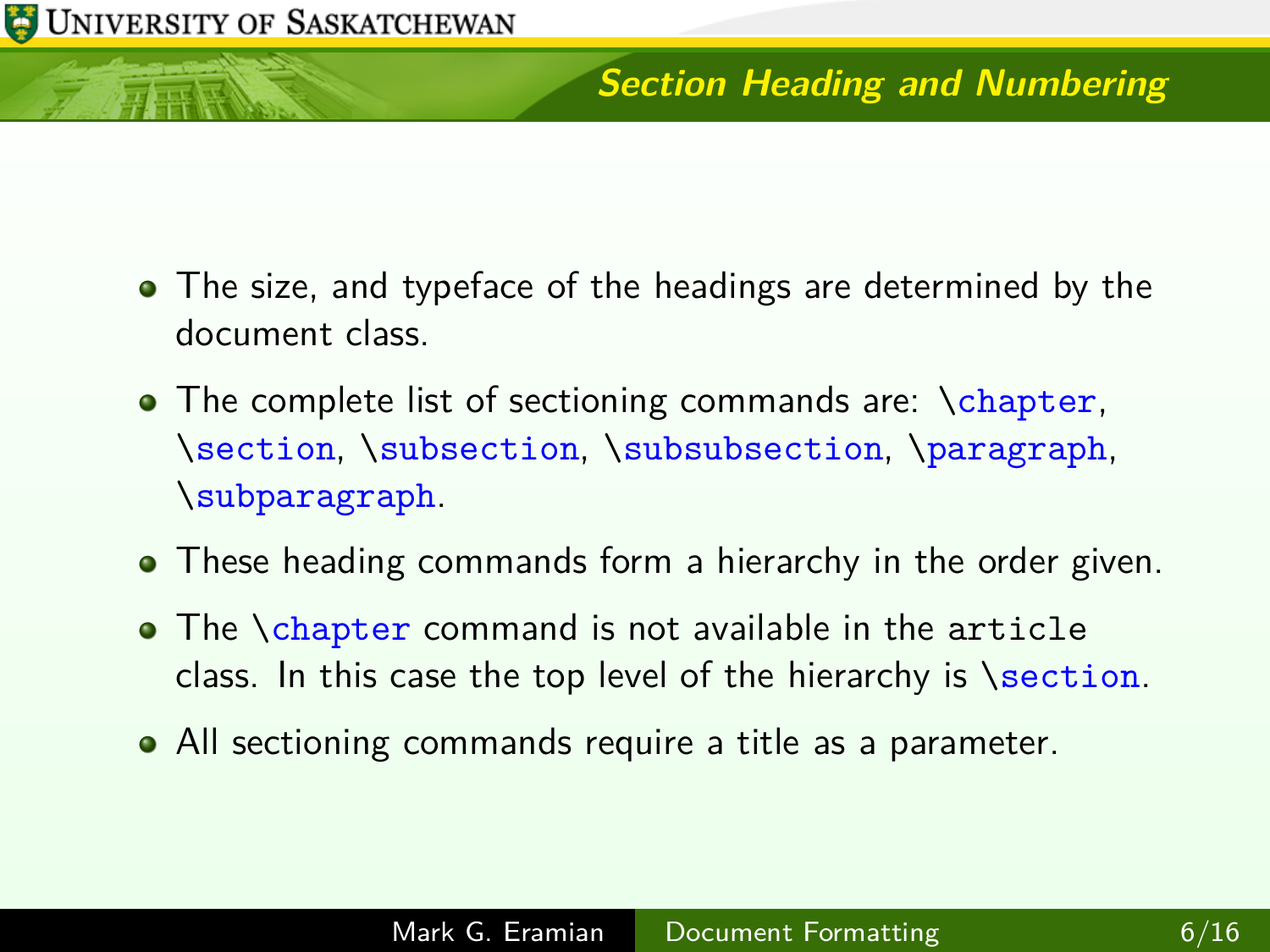

小母怪



- Experiment with the sectioning commands.
- Open workfiles/sections.tex and follow the instructions within.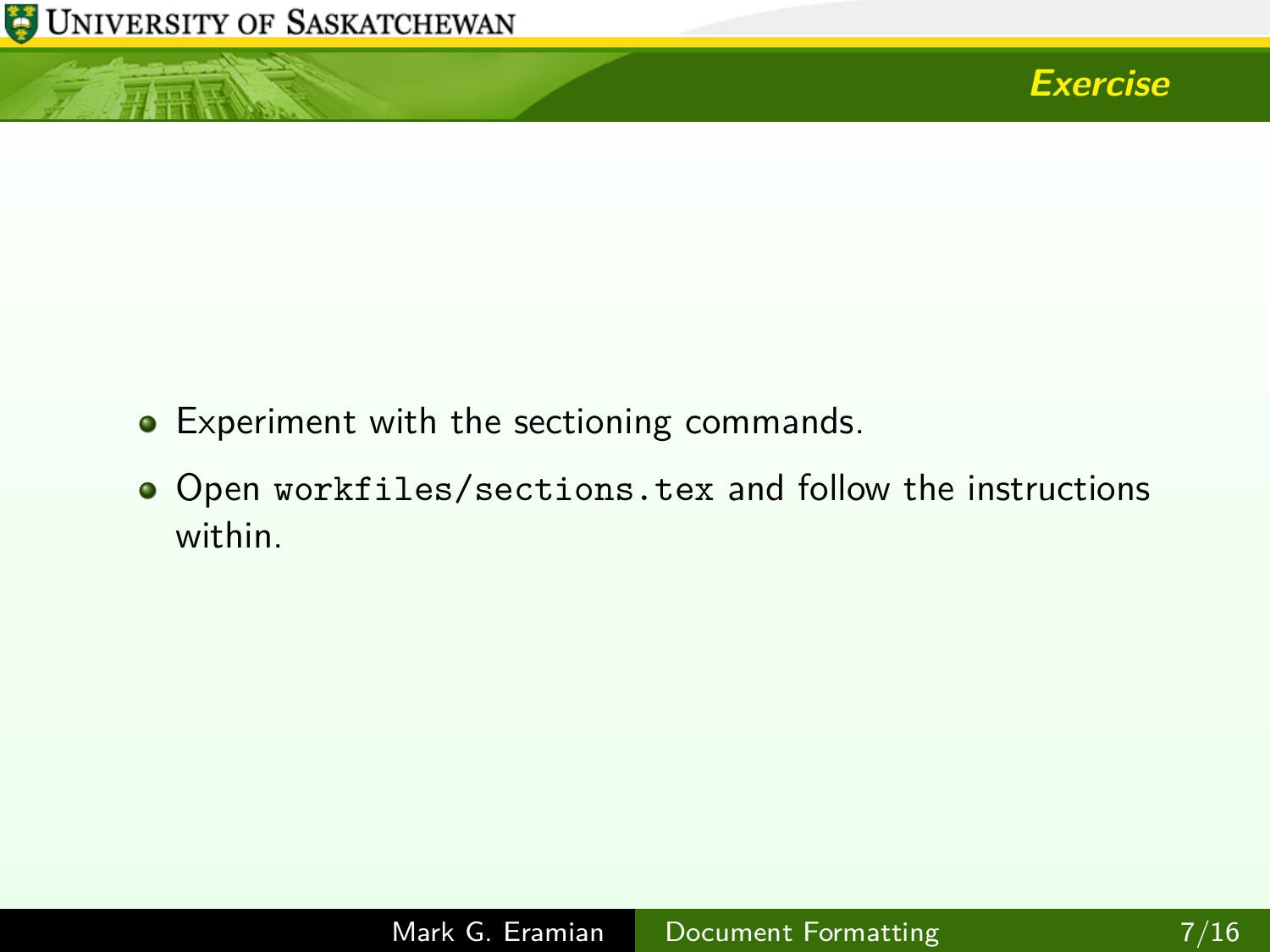- Font size commands are: \tiny, \small, \footnotesize, \scriptsize, \normalsize, \large, \Large, \LARGE, \huge, \HUGE.
- May be used anywhere in text to change relative font size.
- **If placed in a pair of curly braces, the font size change takes** effect only until the closing curly brace.
- Example: The following two lines are equivalent:

```
\ texttt {\ small That 's a \ Large huge watermelon , \ normalsize Jimmy !}
\ texttt {\ small That 's a {\ Large huge watermelon ,} Jimmy !}
```
• This illustrates well LATEX's scoping. Generally anything you do to settings only holds until the end of the current level of curly braces. The same holds for within environments.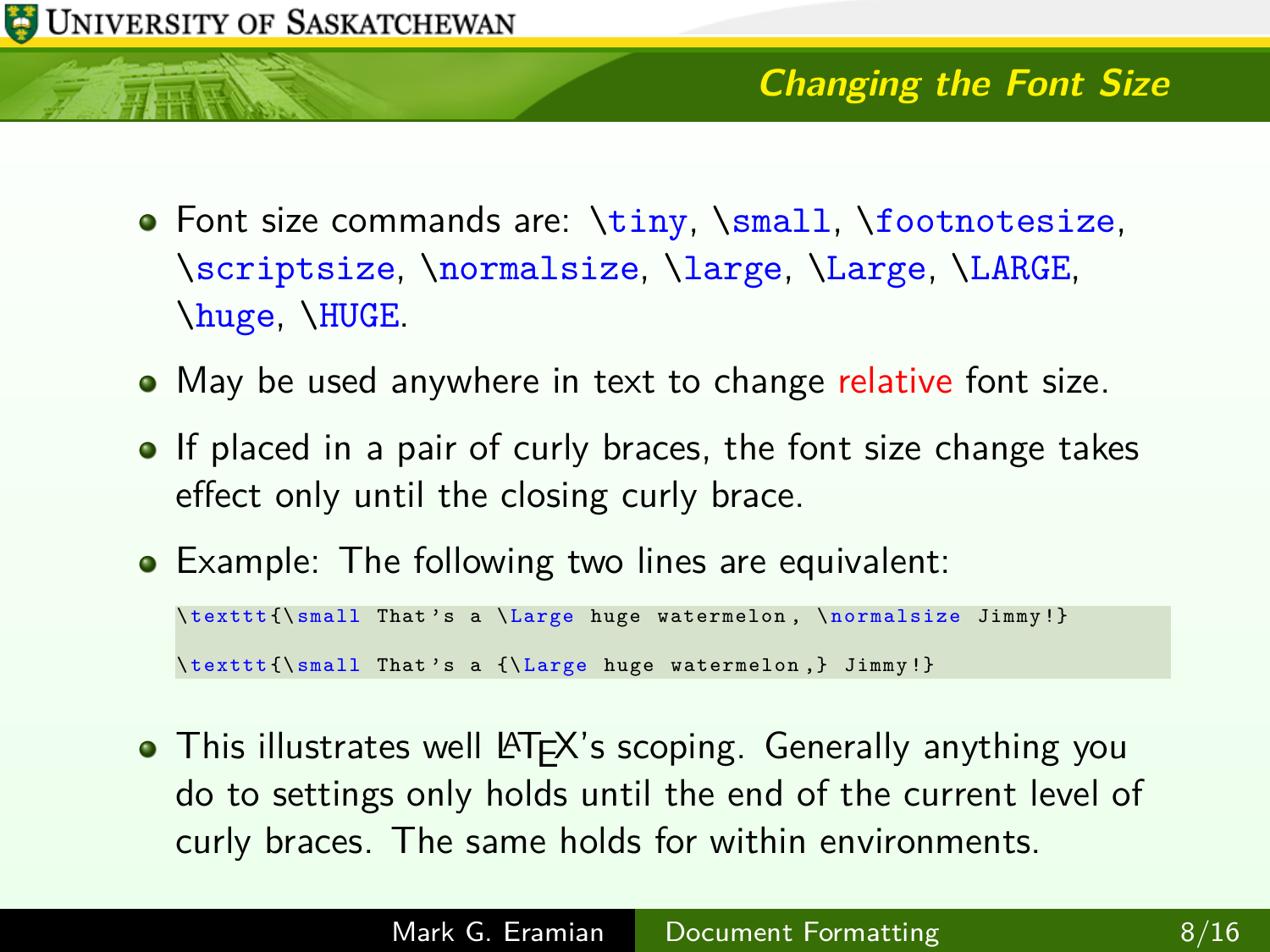

小豆豆



- Experiment with font size commands within your current workfiles/sections.tex.
- Try mixing up font size changes and shape/weight commands.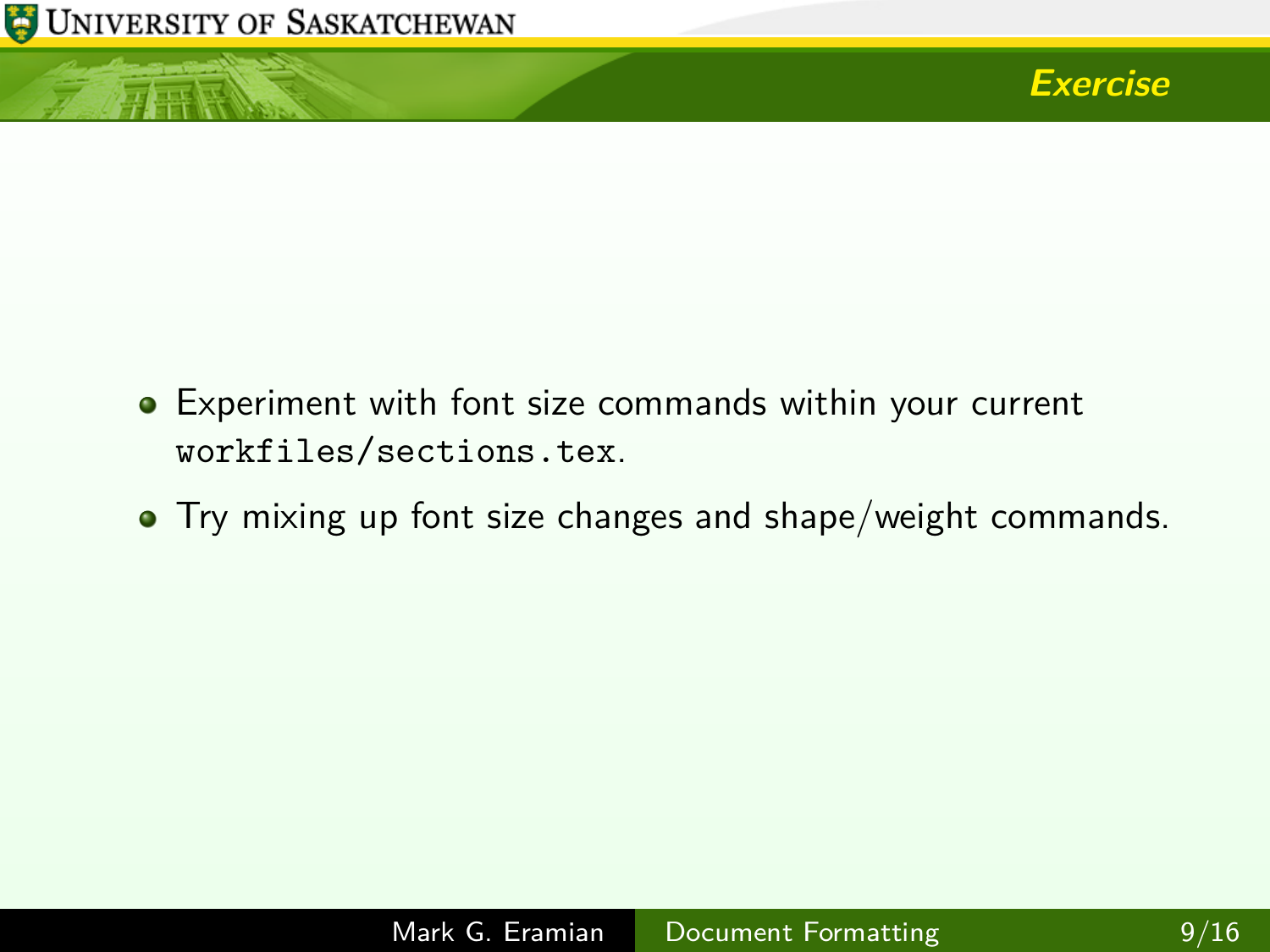#### UNIVERSITY OF SASKATCHEWAN

#### **Using Custom Document Classes**

- Custom document class files (.cls files) can be used to specify a different layout of your document.
- Many journals and conferences request that papers be submitted using their own custom class.
- The standard document classes, article, report, etc., are actually just built-in class files.
- Notice there is a file in your workfiles directory called acmtrans2e.cls.
- Change the document class of your sections tex file to acmtrans2e. Re-run LATEX on it and view the result (if warnings show up, ignore them).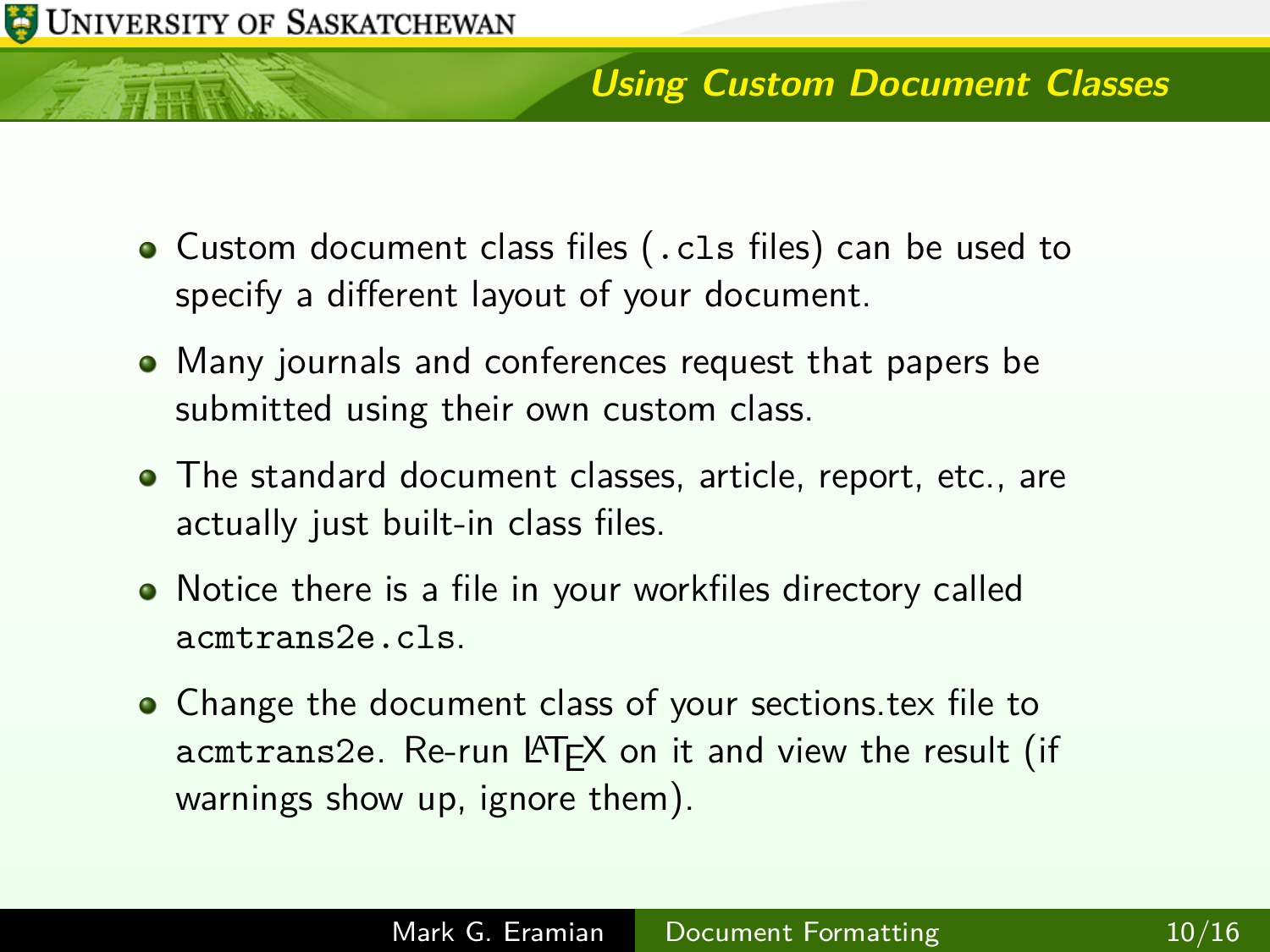

# **Using Custom Packages**

- Packages (.sty files) can be used to add additional custom features to  $\angle$ FT<sub>F</sub>X.
- Packages are loaded in the document preamble with the \usepackage command.
- Example:

```
\ usepackage { graphicx }
```
This package provides allows the inclusion of images in a document (we'll use this later!).

There are a great many custom packages available that can make LATEX do almost anything you can think of.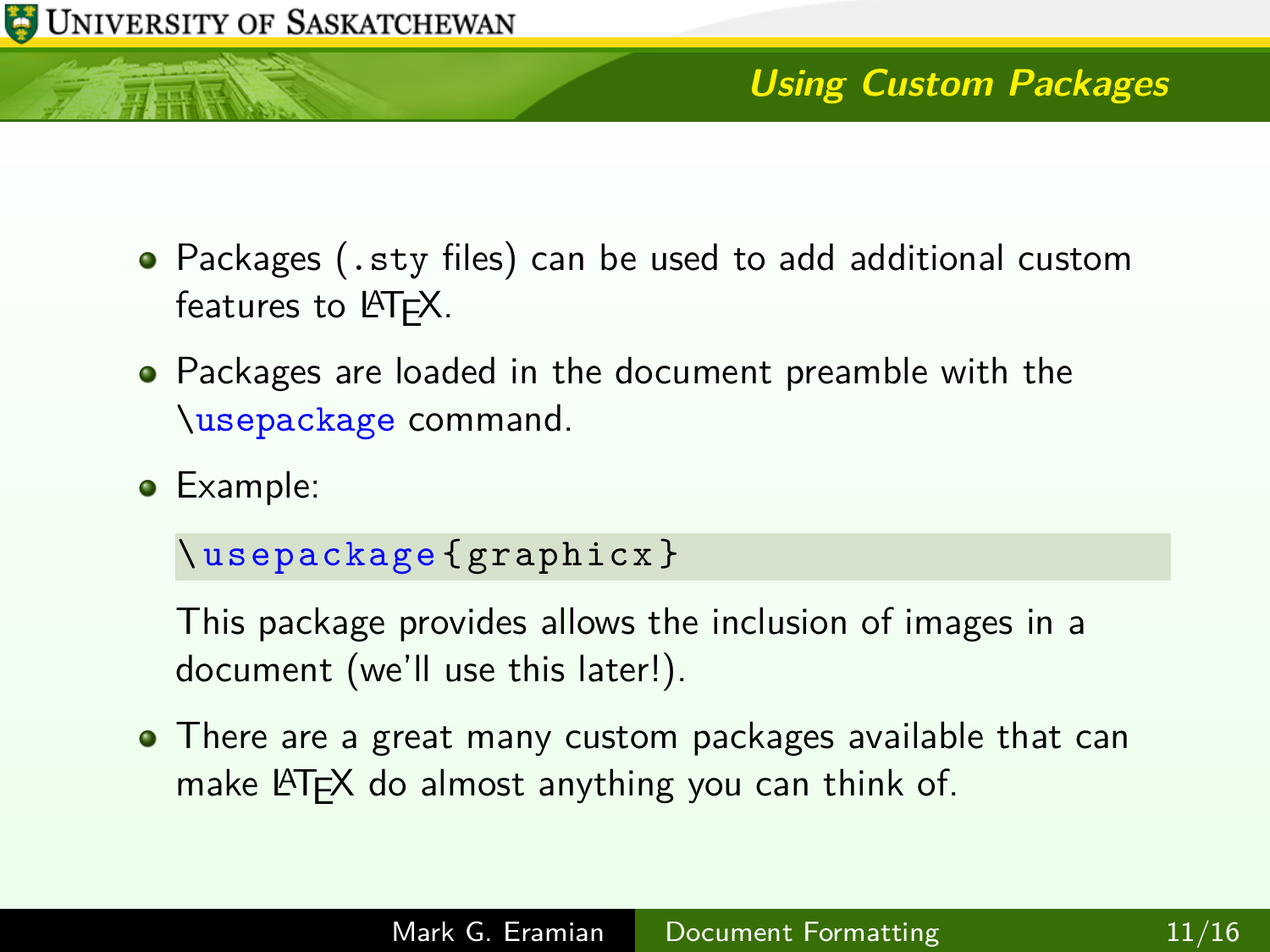TERE

- The center environment centers text horizontally on a line.
- **LATEX** will insert line breaks automatically if the text in the environment cannot fit on one line.
- Anything can be placed inside a center environment, even floating figures and tables (which we will cover later).
- Try it out!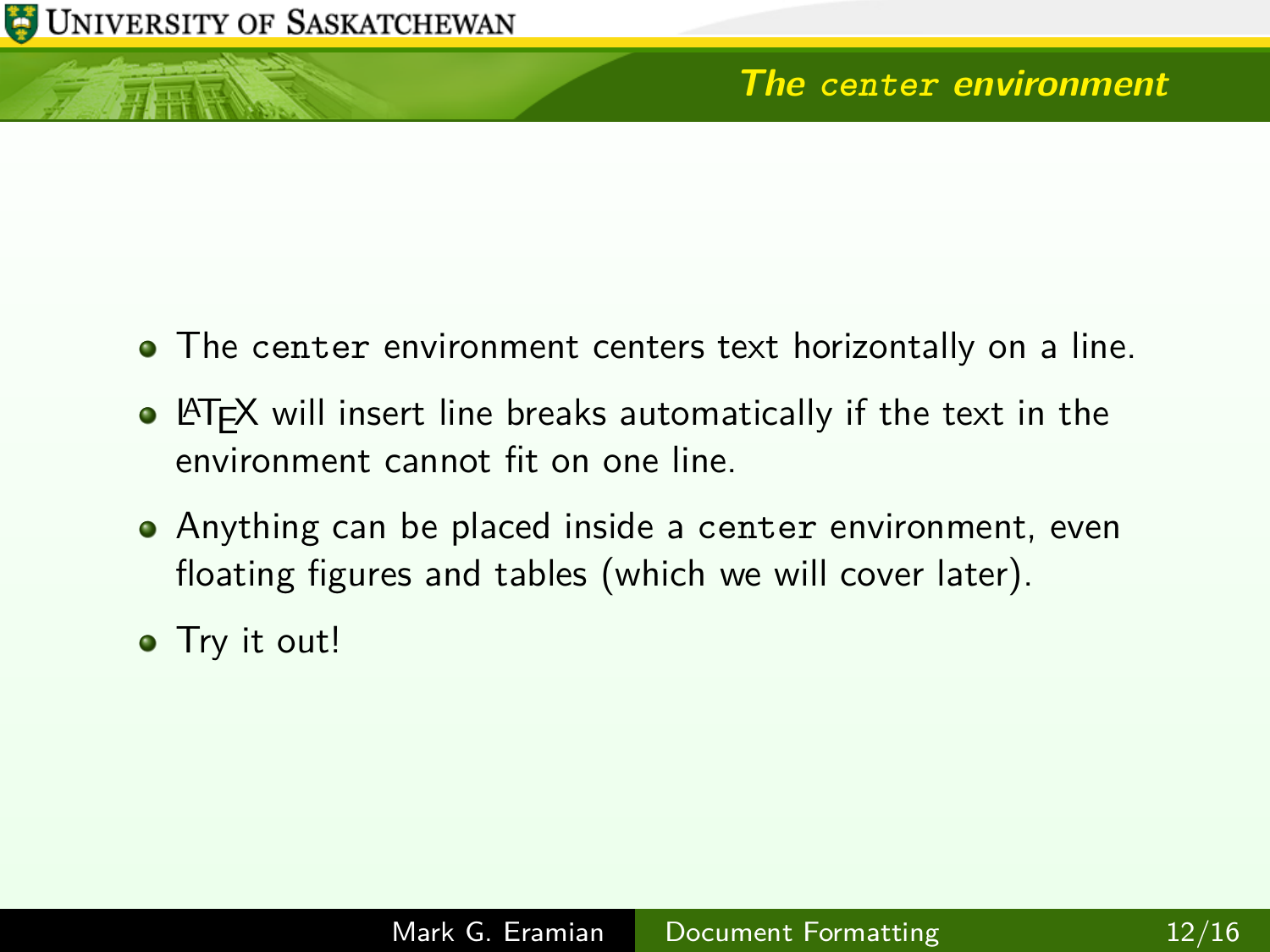- The itemize environment is handy for typesetting bulleted lists.
- Try typesetting the following (make a copy of blank.tex and type it into there):

```
To do list :
\ begin { itemize }
\ item Write paper for CMPT 899.
\ item Do laundry .
\ item Eat supper ( if time remaining )
\end{ itemize }
```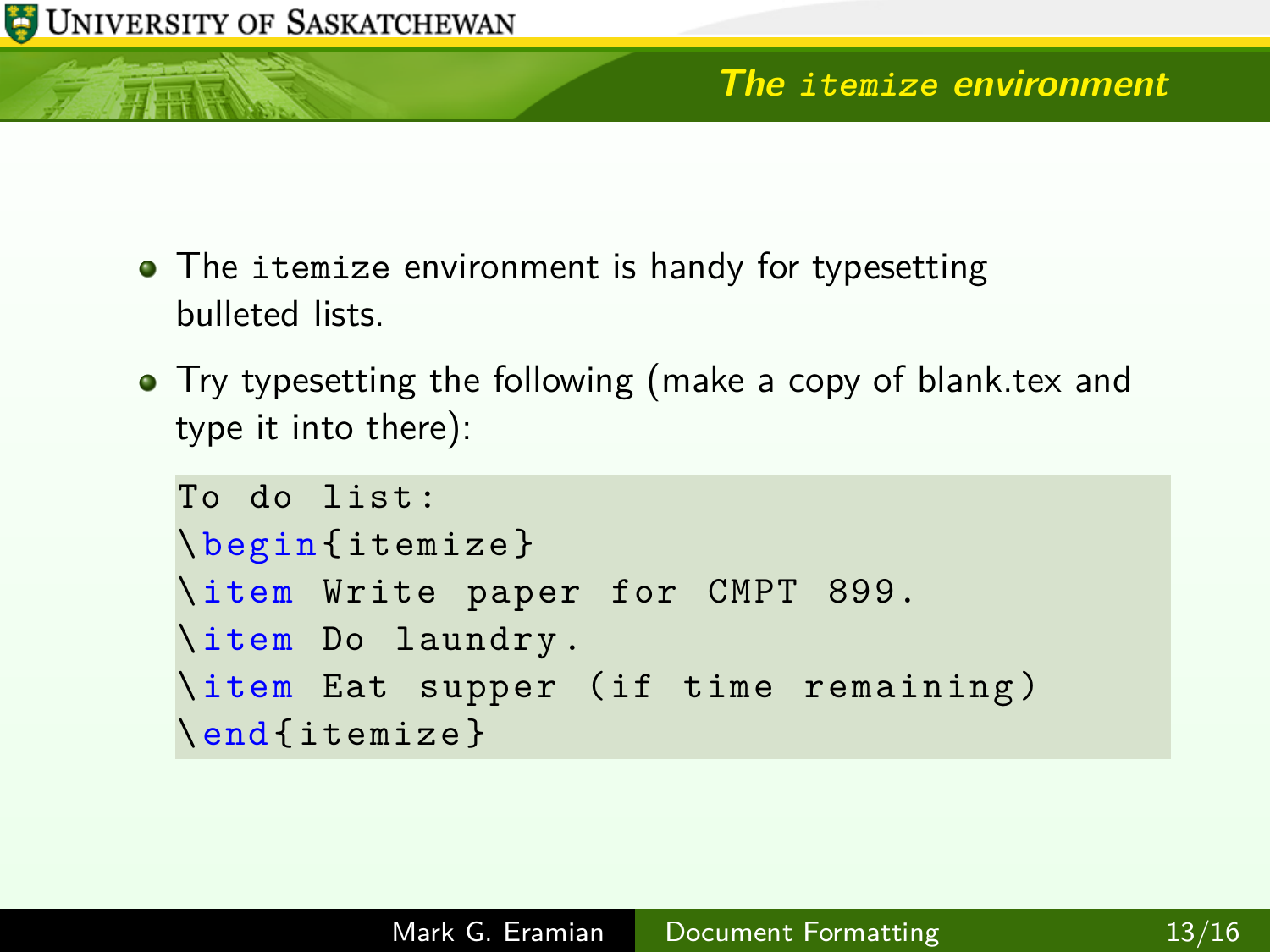- Itemize environments can be nested. Try putting an itemize environment within the body of an \item.
- Notice the default bullet is a
- You can change the bullet to any text/symbol you want by putting it in a pair of [ ] immediately after \item. For example, try:

```
\ begin { itemize }
\ item [$\ circ $] Write paper for CMPT 899.
\ item [ -] Do laundry .
\ item [ c )] Eat supper ( if time remaining )
\end{ itemize }
```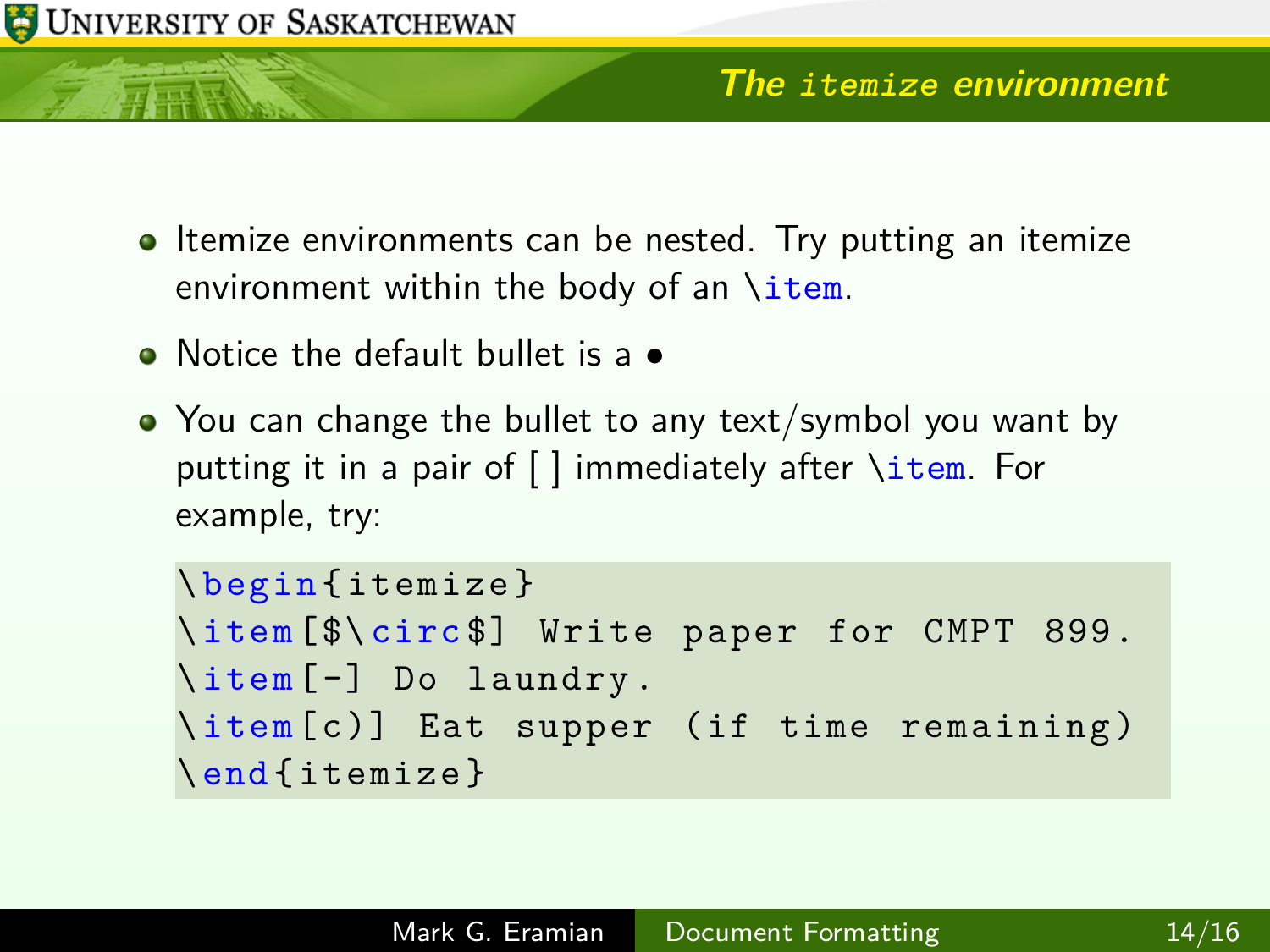- The enumerate environment works identically, except the default "bullets" are consecutive numbers.
- **•** Try nesting enumerate environments and notice the effect:

```
\ begin { enumerate }
\ item Write paper for CMPT 899.
\ item Do laundry .
\ item Eat supper ( if time remaining )
  \ begin { enumerate }
    \ item Boil water .
    \ item Cook noodles .
    \ item Eat noodles .
  \end{ enumerate }
\end{ enumerate }
```